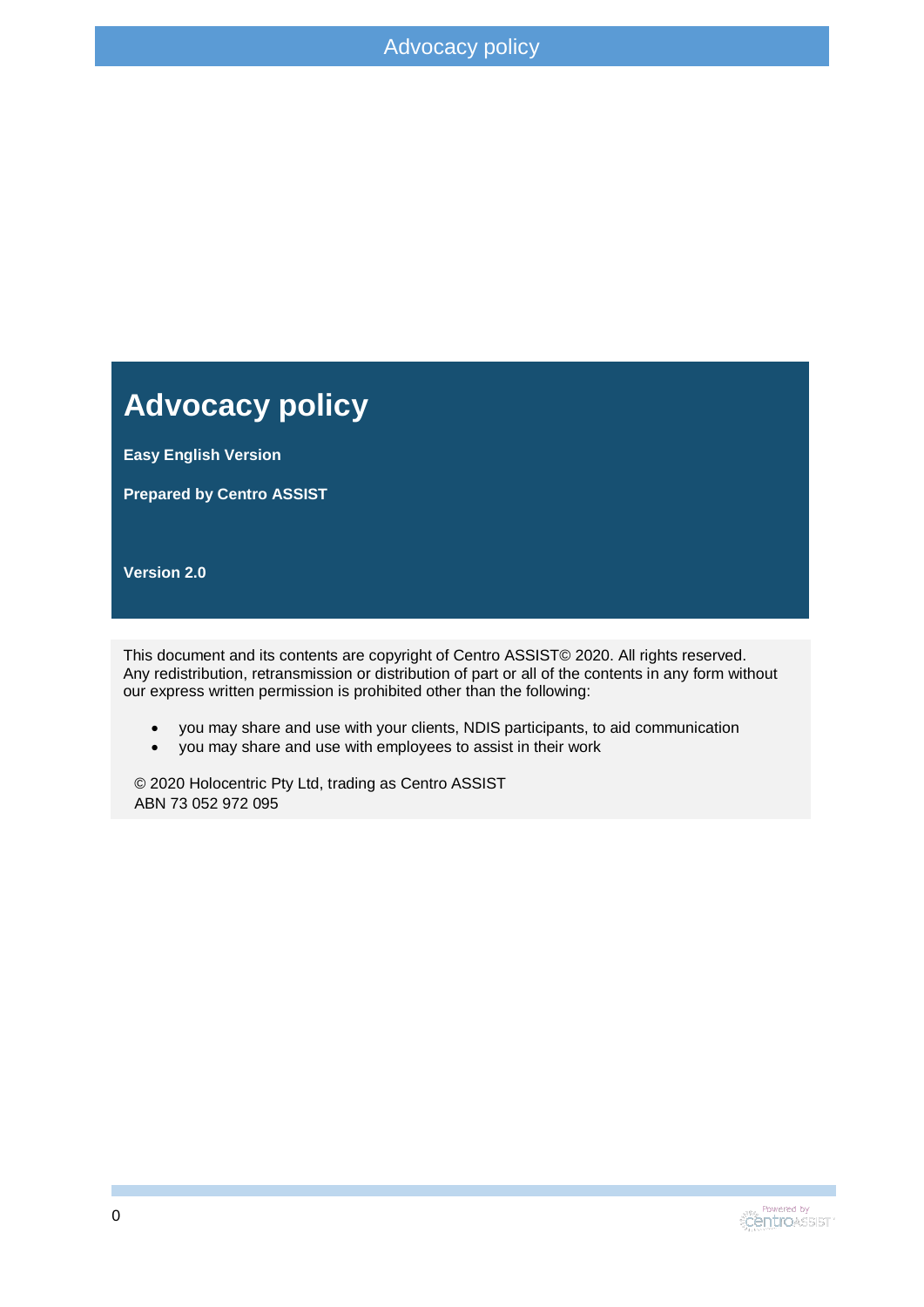# **Advocacy policy**



#### **About this document**

**Advocacy** is the act of helping a person get what they need.

There may be times when you will need the help of an advocate.



We will always help you to get an advocate if you need one.



This document will help you understand:

- what advocates are and what they do
- what advocates cannot do
- how we can help
- how to find an advocate.

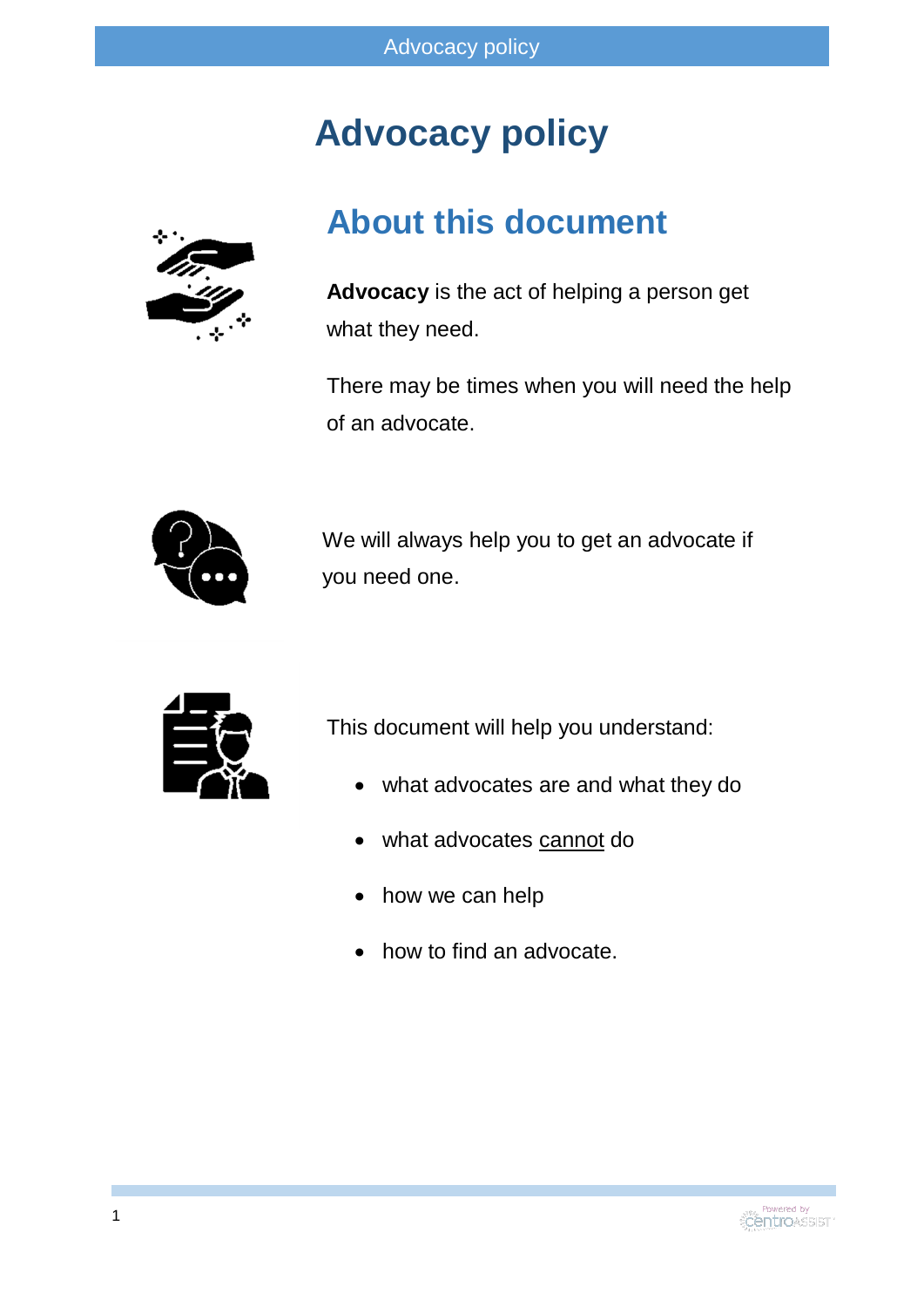

# **What is an advocate?**

An advocate is a person who can help you stand up for your rights.



Advocates will work with you to find out what you need and what you want.



An advocate must be a person that you know and trust.

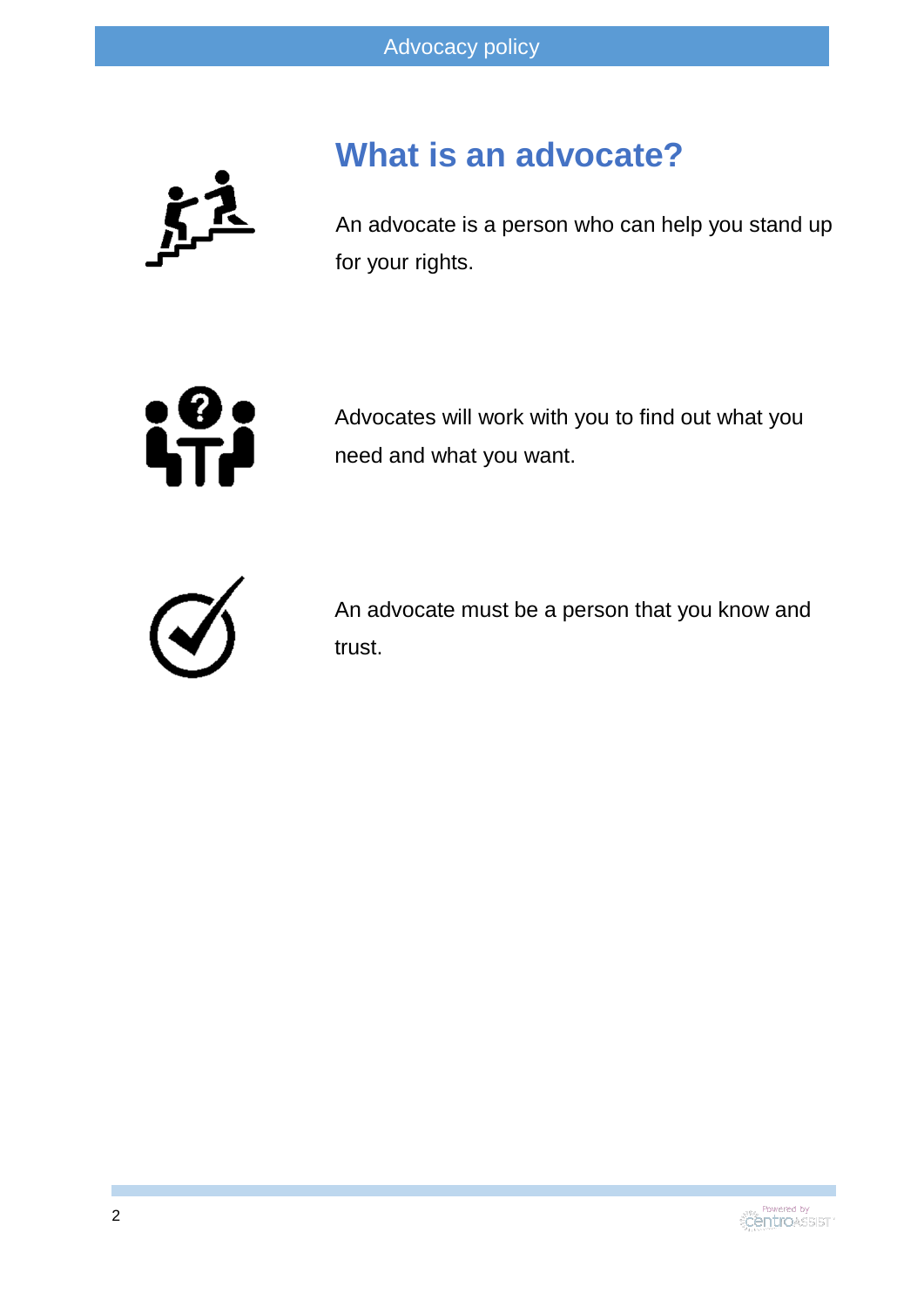

### **Who can be an advocate?**

There are many different people that can be an advocate.



A **family member** can be your advocate.



A **person from an outside advocacy group** can be your advocate.



A **person from a legal organisation (like a lawyer)** can be your advocate.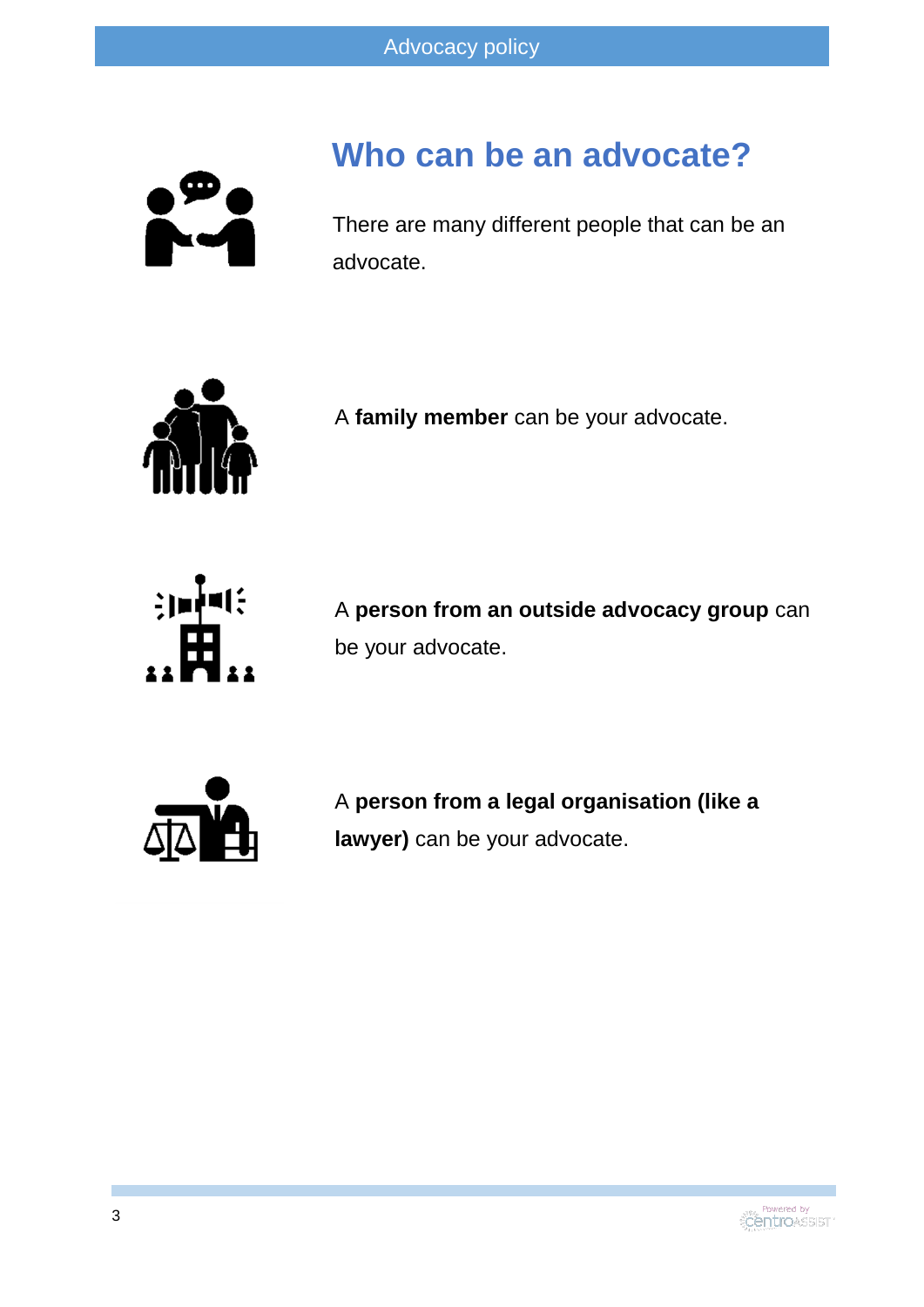

# **What can advocates do?**

Advocates will always make sure that you are safe and have what you need.



Advocates can help you advocate for yourself.



Advocates can help you find out what you need.



Advocates can say something for you.

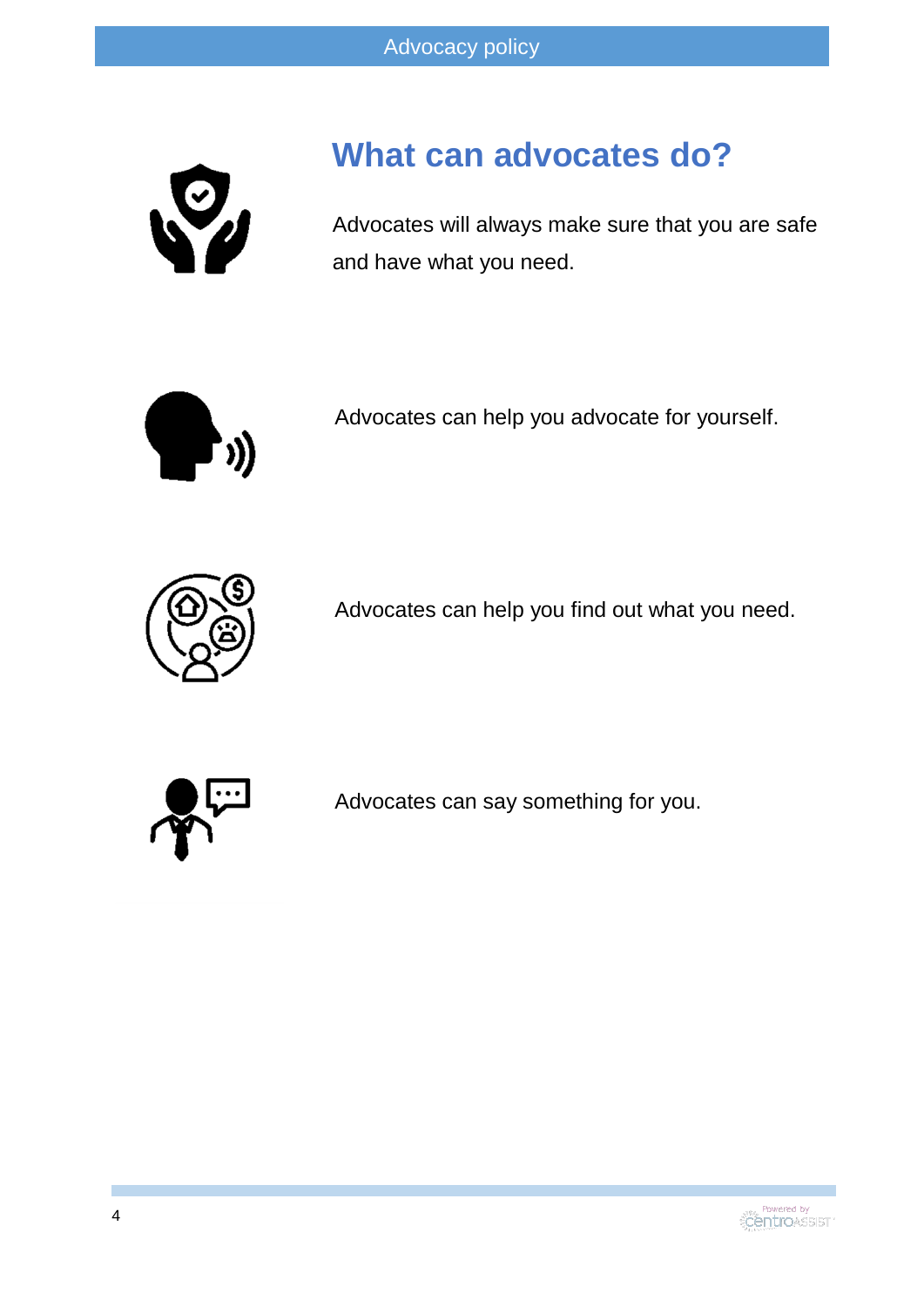

Advocates can help you write and sign papers.



Advocates can help you report incidents and make complaints.

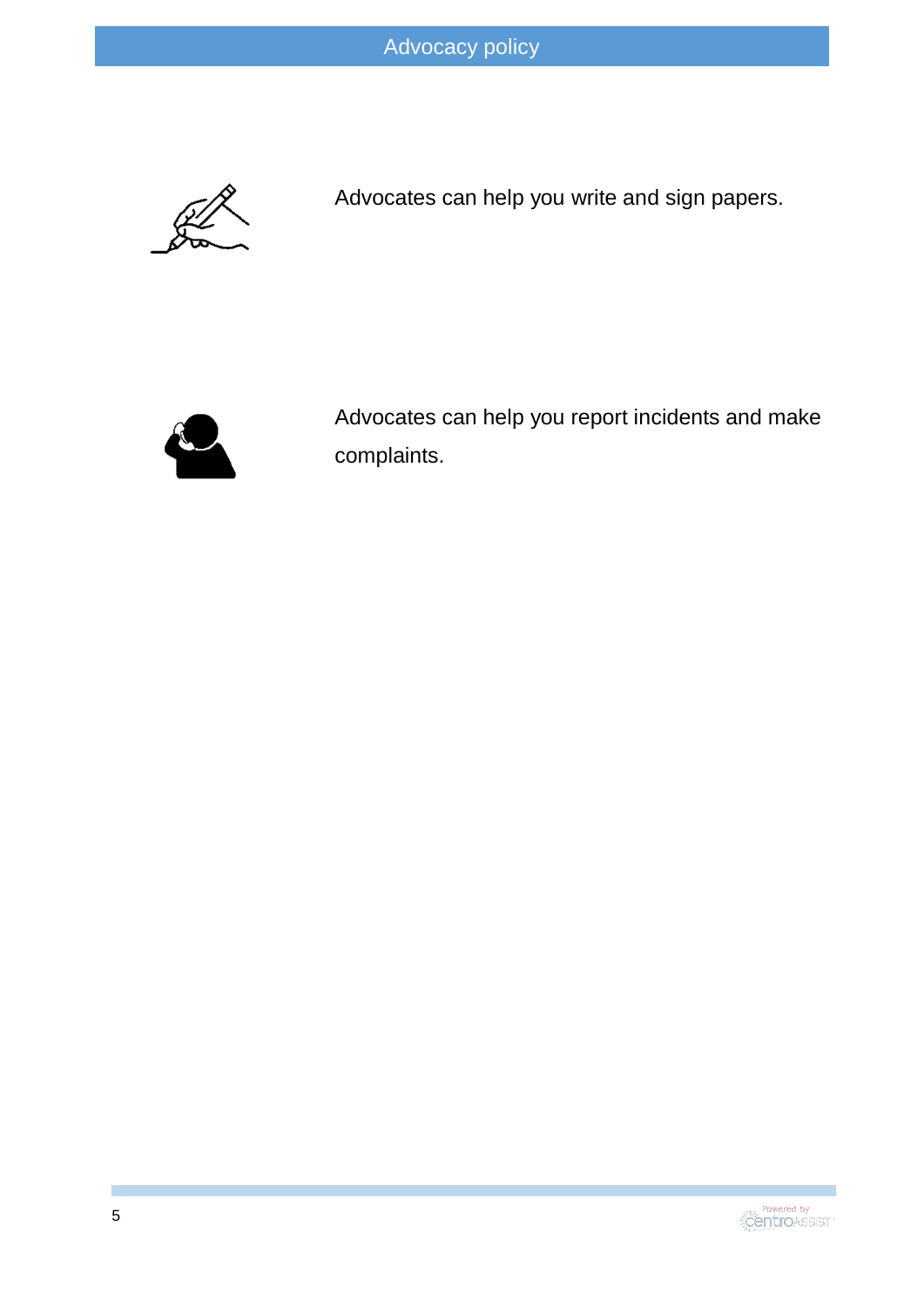

# **What can advocates not do?**

There are some things that advocates cannot do.



An advocate cannot help you with your health treatments.



An advocate cannot act as a go-between when resolving problems.



An advocate cannot make decisions for a different person (if they are not their advocate).

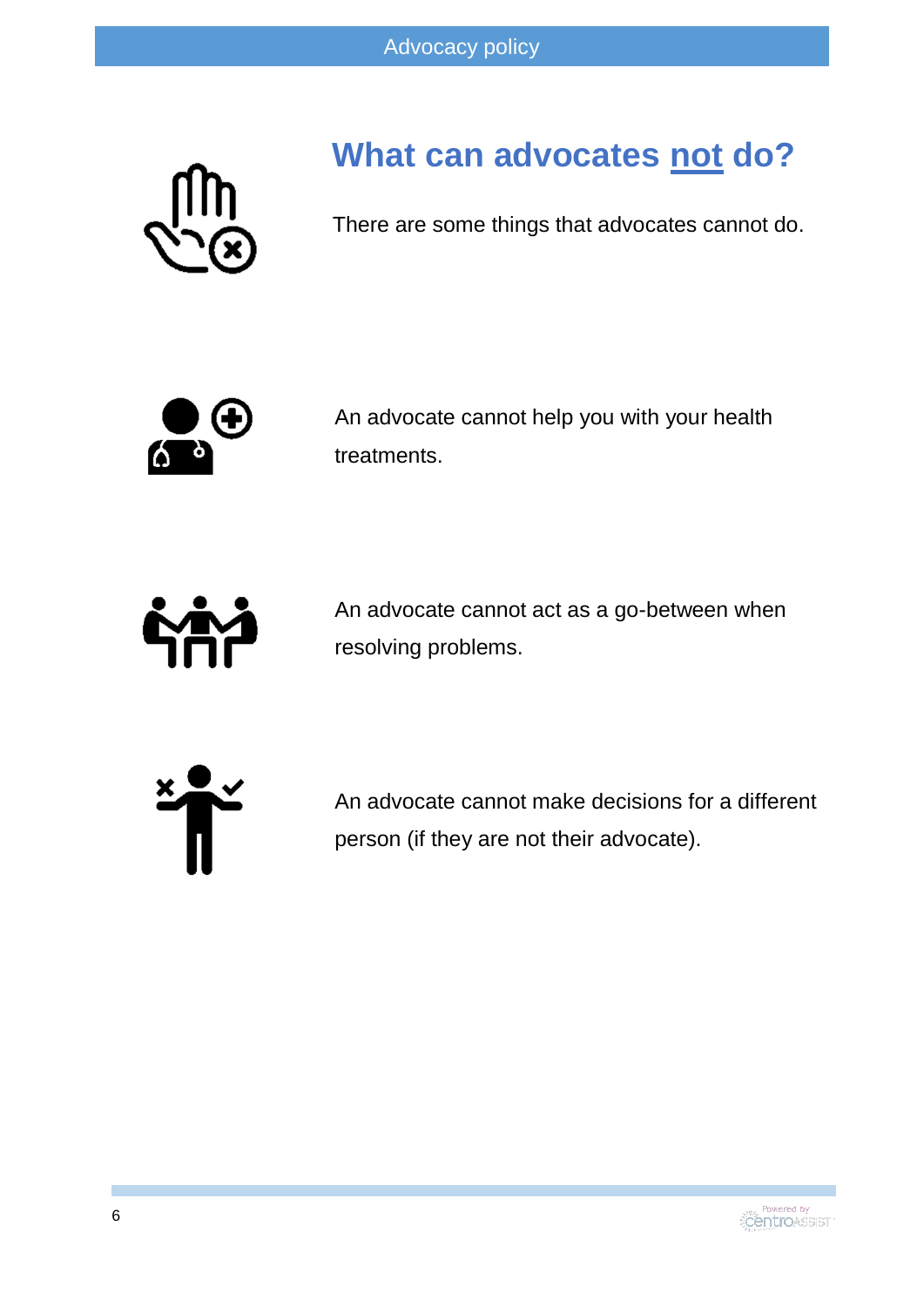

# **How will we help you?**

We have let our workers know when an advocate might be needed.



You have the right to choose your own advocate. We will help you with this.



We will help you if you want to:

- be your own advocate
- get a new advocate
- stop advocacy services.



We will work with your chosen advocate.